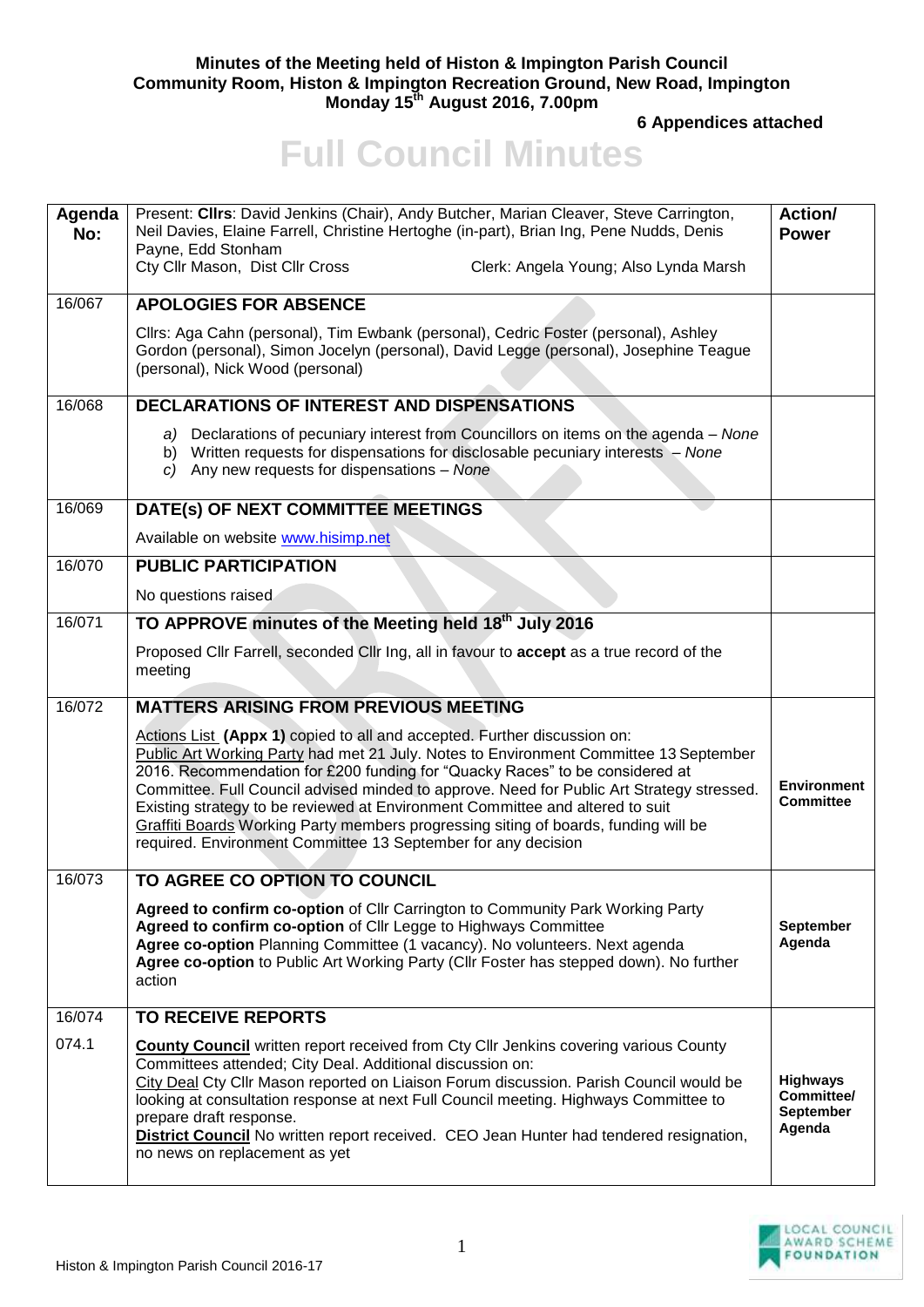| 074.2          | Clerk's Report (Pg 1 - 2) (Appx 2) accepted. Additional discussion:                                                                                                  |                  |
|----------------|----------------------------------------------------------------------------------------------------------------------------------------------------------------------|------------------|
|                | Clerk gave verbal report on networking event covering: Devolution; Housing and Planning                                                                              |                  |
|                | Act 2016; Grant round up. Noted new email address councilchat@hisimp.net to include all                                                                              |                  |
|                | staff                                                                                                                                                                |                  |
| 074.3          | Chairman's Report (Appx 3) accepted. Additional discussion on:                                                                                                       |                  |
|                | County Council Engagement Noting meeting due 16 August with Stephen Conrad, CCC.                                                                                     |                  |
|                | Cty Cllr Mason wished to publically state his position as being against development on the                                                                           |                  |
|                | Green Belt. As Cty Cllr for Histon, Impington and Cottenham he had not been consulted on                                                                             |                  |
|                | any proposals coming forward from County Council for Histon & Impington and was                                                                                      |                  |
|                | dissatisfied where sites previously rejected at the public inquiry were subsequently put in                                                                          |                  |
|                | for development. He stressed the need for a report on all discussions to come back to Full                                                                           |                  |
|                | Council                                                                                                                                                              |                  |
|                | Drainage Working Party Cty Cllr Mason outlined discussion at meeting held with South                                                                                 |                  |
|                | Cambs District Council officers and plans to move forward with a plan for the Village                                                                                | <b>September</b> |
|                | Green. Cty Cllr Mason investigating grant funding available. Next agenda for report<br>Welcome Book All Councillors to receive electronic copy for input and comment | agenda           |
|                |                                                                                                                                                                      |                  |
| 16/075         | TO RECEIVE FINANCE & ADMINISTRATION REPORT (Appx 2 Pgs 3 & 4)                                                                                                        |                  |
|                |                                                                                                                                                                      |                  |
| 075.1          | Delegated payment of accounts noted                                                                                                                                  |                  |
| 075.2          | Approve payment of outstanding accounts Proposed Cllr Ing, seconded Cllr Payne all in                                                                                |                  |
|                | favour and AGREED to approve                                                                                                                                         |                  |
| 075.3<br>075.4 | Amounts paid in noted                                                                                                                                                |                  |
|                | Allotment Rents 2017-18 and procedure for review of rules (Appx 2). Noting rule covering                                                                             |                  |
|                | banning use of carpet or underlay at Gatehouse Road required, already a rule at Glebe                                                                                |                  |
|                | Way. Rise of 20% taking all rents to £12 per annum, then percentage rise every year.                                                                                 |                  |
|                | Proposed Cllr Nudds, Seconded Cllr Farrell all in favour and <b>agreed.</b> Suggestions for<br>additional changes to rules are to be received by 30 August 2016      |                  |
|                |                                                                                                                                                                      |                  |
| 16/076         | <b>RECENT CORRESPONDENCE</b>                                                                                                                                         |                  |
| 076.1          |                                                                                                                                                                      |                  |
| 076.2          | Circulation file available for all<br>Other Correspondence none received                                                                                             |                  |
|                |                                                                                                                                                                      |                  |
| 16/077         | <b>OTHER MATTERS</b>                                                                                                                                                 |                  |
| 077.1          |                                                                                                                                                                      |                  |
|                | <b>Neighbourhood Plan</b> update received (Appx 4)<br>Cllr Jenkins confirmed focus groups and telephone interviews now complete, with                                |                  |
|                | questionnaire to be delivered in September. Newsletter article will act as reminder for                                                                              |                  |
|                | respondents. 50% plus response rate hoped for. Grateful thanks to newsletter delivery                                                                                |                  |
|                | team for agreeing to deliver questionnaires                                                                                                                          |                  |
| 077.2          | To Agree response to County Council Consultation on Devolution (Appx 5)                                                                                              |                  |
|                | With thanks to Cllr Payne for his work put in, proposed Cllr Ing, seconded Cllr Davies all in                                                                        |                  |
|                | favour to accept and submit                                                                                                                                          |                  |
|                | Cllr Hertoghe arrived at this point                                                                                                                                  |                  |
| 077.3          | RESOLUTION: "Histon & Impington Parish Council agree that:                                                                                                           |                  |
|                | a) The Council enter into the Heads of Terms (version PG79772 dated 29 July 2016                                                                                     |                  |
|                | attached being a non-binding legal agreement) for a Tripartite agreement on the                                                                                      |                  |
|                | Milton Road site between the landowners, the purchasers Flagship Homes and                                                                                           |                  |
|                | Histon & Impington Parish Council.                                                                                                                                   |                  |
|                | The Council will contribute 50% of the cost of traffic/ access and drainage site<br>b)                                                                               |                  |
|                | investigation costs on the Milton Road site up to a maximum of £7500 with                                                                                            |                  |
|                | Flagship Homes funding the other half.                                                                                                                               |                  |
|                | The Community Park Working Party initiates a selection process on the choice of a<br>C)                                                                              |                  |
|                | solicitor to act for the Parish Council which expects to be an party to a potential<br>purchase contract between Flagship Homes and the landowners of the Milton     |                  |
|                | Road site. A decision of the choice of solicitor will be made in consultation with                                                                                   |                  |
|                | Chair of the Parish Council Finance Legal and Administration Committee ' Prop                                                                                        |                  |
|                | <b>Cllr Davies</b>                                                                                                                                                   |                  |
|                |                                                                                                                                                                      |                  |
|                |                                                                                                                                                                      |                  |
|                | Paper provided to all (Appx 6). Cllr Ing spoke to paper<br>Amendments agreed to:                                                                                     |                  |
|                | a) Subject to final checks and wording by Cllrs Payne and Ing. Clerk to sign as                                                                                      |                  |
|                | <b>Proper Officer</b><br>A decision of the choice of solicitor will be made "by the Clerk" in consultation with<br>C)                                                |                  |